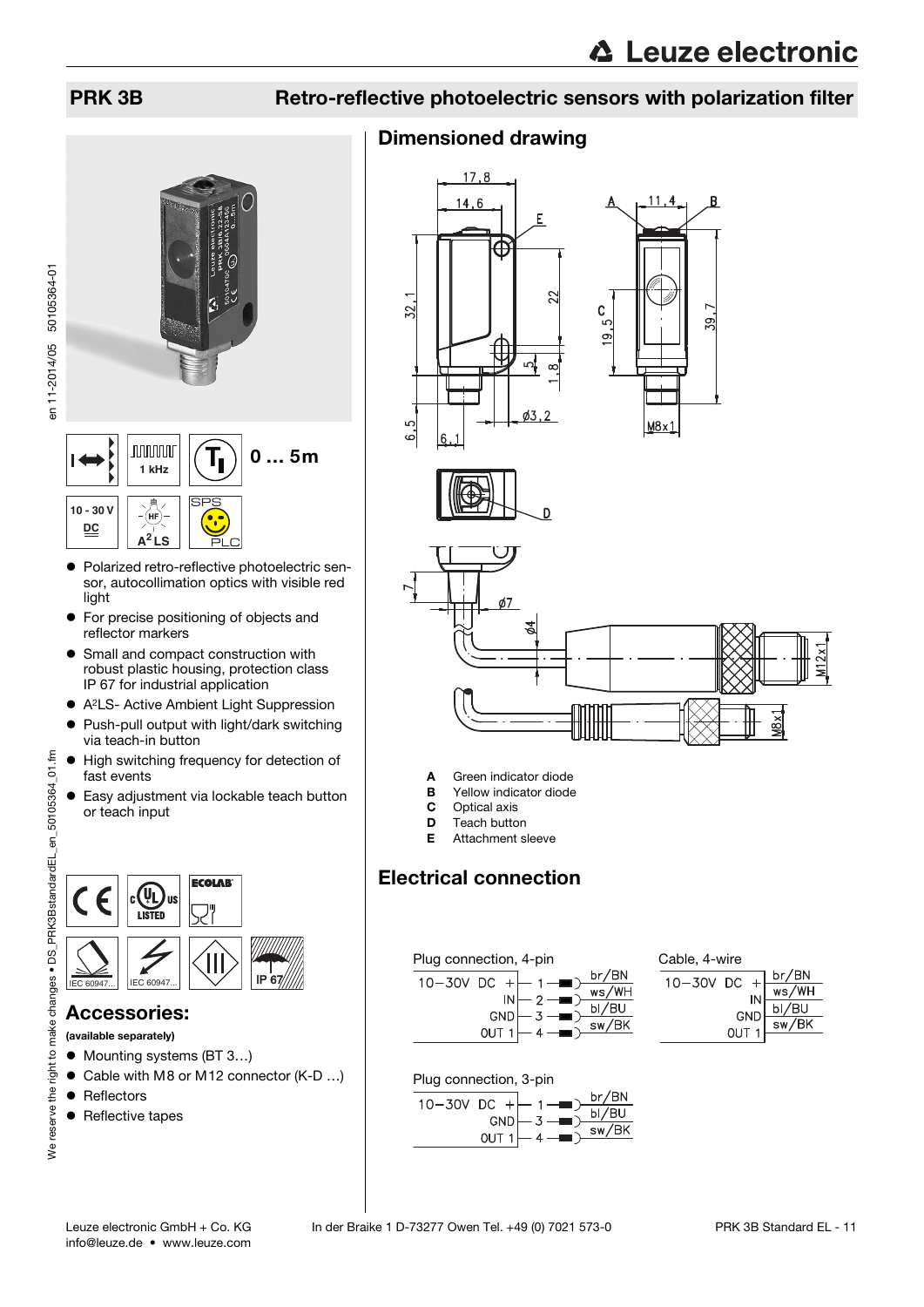# **∆ Leuze electronic**

# PRK 3B

### Tables

 $TK \dots = add \neq sch$ <br> $TKS = screw \ntvr$ 

 $=$  screw type

y1

y2

**Reflectors Operating range**

 $TK(S)$  100x100 0 ... 4.0m 2 TK 40x60 0 … 2.6m 3 TK 20x40 0 … 1.3m 4 Tape 4 50x50 0 … 0.7m 10 4 5 2 0 2,6 3,2  $3 \n\begin{array}{ccc} 3 & 0 & 13 & 15 \end{array}$  $4 \begin{bmatrix} 0 & 0.7 & 1.0 \end{bmatrix}$ Operating range [m] Typ. operating range limit [m]



4) For UL applications: for use in class 2 circuits according to NEC only

5) The push-pull switching outputs must not be connected in parallel

6) Display "no performance reserve" as yellow flashing LED is only available in standard teach setting

7) 2=polarity reversal protection, 3=short-circuit protection for all transistor outputs These proximity switches shall be used with UL Listed Cable assemblies rated 30V, 0.5A min,

in the field installation, or equivalent (categories: CYJV/CYJV7 or PVVA/PVVA7)

# Remarks

Adapter plate: BT 3.2 (part no. 50103844) for alternate mounting on 25.4mm hole spacing (Omron E3Z, Sick W100…)







**B** TKS 40x60

 $C$  TKS  $20x40$ 

# Remarks

Mounting system:



1) Packaging unit: PU = 10 pcs.

D Tape 4: 50x50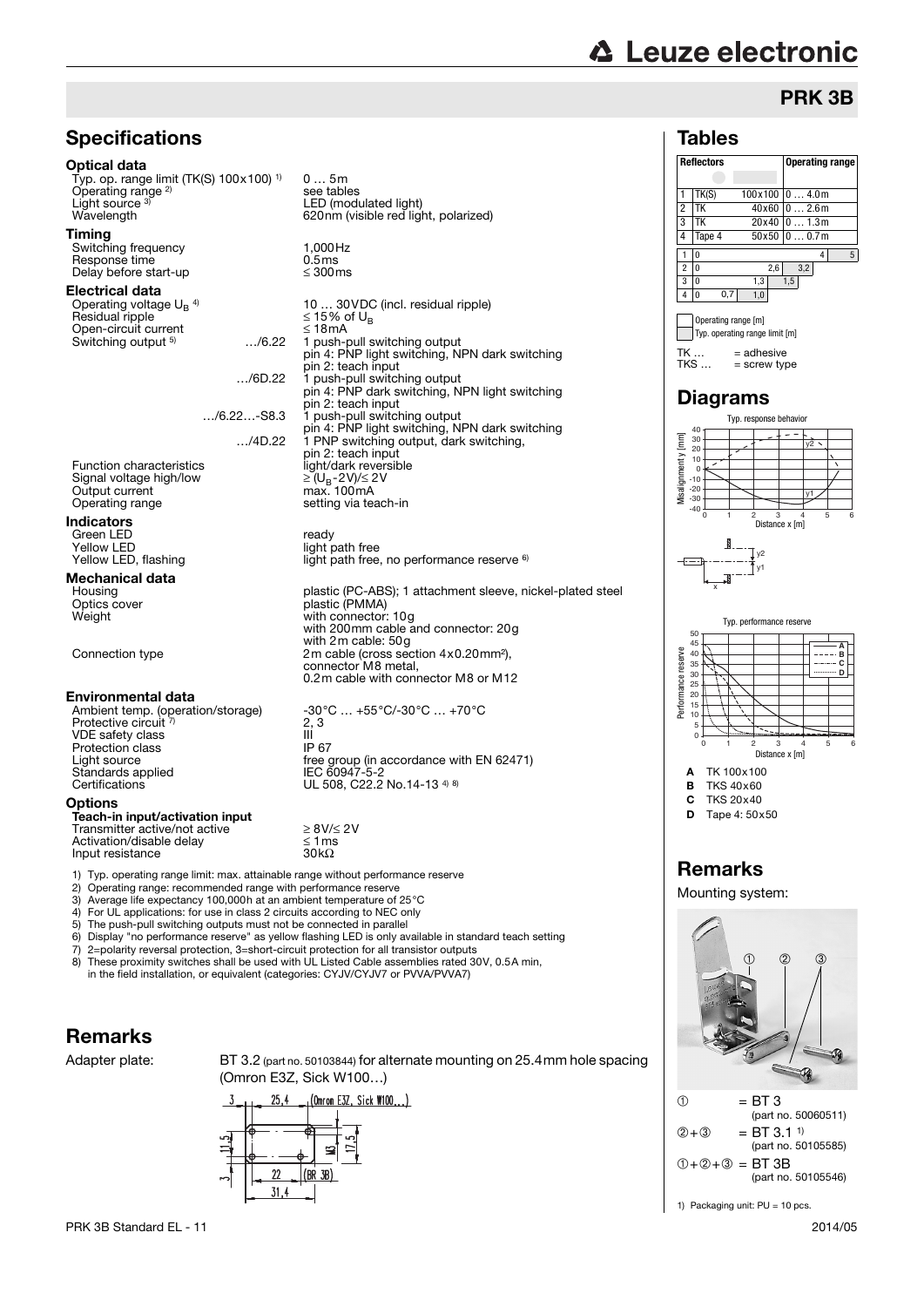### PRK 3B Retro-reflective photoelectric sensors with polarization filter

### Order guide

| <b>Selection table</b><br>Order code $\rightarrow$<br>Equipment $\blacklozenge$ |                                                |                         |                        |              | <b>PRK 3B/6.22</b><br>Part No. 50104699 | PRK 3B/6.22-S8<br>Part No. 50104700 | <b>PRK 3B/6.22, 200-S8</b><br>Part No. 50104701 | \$12<br><b>PRK 3B/6.22, 200-</b><br>Part No. 50105762 | PRK 3B/6D.22-S8<br>Part No. 50106418 | <b>PRK 3B/6.2-S8.3</b><br>Part No. 50109385<br>Part No. | <b>PRK 3B/6.2,200-S8.3</b><br>Part No. 50114099 | S12<br>200-<br>PRK 3B/6D.22.03,<br>Part No. 50109488 | <b>PRK 3B/4D.22, 200-S8</b><br>Part No. 50110775 | <b>PRK 3B/4D.22Z, 200-S8</b><br>Part No. 50108373 |
|---------------------------------------------------------------------------------|------------------------------------------------|-------------------------|------------------------|--------------|-----------------------------------------|-------------------------------------|-------------------------------------------------|-------------------------------------------------------|--------------------------------------|---------------------------------------------------------|-------------------------------------------------|------------------------------------------------------|--------------------------------------------------|---------------------------------------------------|
| Output 1<br>(OUT 1)                                                             | push-pull switching output,<br>configurable    | $\overline{\mathbb{C}}$ | light switching<br>( ) | $\bullet$ 1) |                                         | $\bullet$ 1)                        |                                                 | $\bullet$ 1)                                          |                                      | $\bullet$ 1)                                            | $\bullet$ 1)                                    | ●                                                    |                                                  |                                                   |
|                                                                                 |                                                |                         | dark switching         |              |                                         |                                     |                                                 |                                                       | $\bullet$ 1)                         |                                                         |                                                 | $\bullet$ 1)                                         |                                                  |                                                   |
|                                                                                 | Ê<br>PNP transistor output                     |                         | light switching<br>С   |              |                                         |                                     |                                                 |                                                       |                                      |                                                         |                                                 |                                                      |                                                  |                                                   |
|                                                                                 |                                                |                         | dark switching         |              |                                         |                                     |                                                 |                                                       |                                      |                                                         |                                                 |                                                      | $\bullet$ 1)                                     | $\bullet$ 1)                                      |
|                                                                                 | start-up delay (special function)              |                         |                        |              |                                         |                                     |                                                 |                                                       |                                      |                                                         |                                                 |                                                      |                                                  | $\bullet$ <sup>2)</sup>                           |
| Input<br>(IN)                                                                   | teach input                                    |                         |                        |              |                                         |                                     |                                                 |                                                       |                                      |                                                         |                                                 |                                                      |                                                  |                                                   |
|                                                                                 | activation input                               |                         |                        |              |                                         |                                     |                                                 |                                                       |                                      |                                                         |                                                 |                                                      |                                                  |                                                   |
| Connection                                                                      | cable 2,000mm                                  | 4-wire                  | $\bullet$              |              |                                         |                                     |                                                 |                                                       |                                      |                                                         |                                                 |                                                      |                                                  |                                                   |
|                                                                                 | M8 connector, metal                            | 3-pin                   |                        |              |                                         |                                     |                                                 |                                                       | $\bullet$                            |                                                         |                                                 |                                                      |                                                  |                                                   |
|                                                                                 | M8 connector, metal                            |                         | 4-pin                  |              |                                         |                                     |                                                 |                                                       |                                      |                                                         |                                                 |                                                      |                                                  |                                                   |
|                                                                                 | 200 mm cable with M8 connector                 |                         | 3-pin                  |              |                                         |                                     |                                                 |                                                       |                                      |                                                         | ●                                               |                                                      |                                                  |                                                   |
|                                                                                 | 200 mm cable with M8 connector                 |                         | 4-pin                  |              |                                         |                                     |                                                 |                                                       |                                      |                                                         |                                                 |                                                      |                                                  |                                                   |
|                                                                                 | 200 mm cable with M12 connector                | 4-pin                   |                        |              |                                         |                                     | ●                                               |                                                       |                                      |                                                         | $\bullet$ 3)                                    |                                                      |                                                  |                                                   |
| Configuration                                                                   | teach-in via button (lockable) and teach input |                         |                        | $\bullet$    |                                         |                                     |                                                 |                                                       |                                      |                                                         |                                                 | ●                                                    |                                                  |                                                   |
|                                                                                 | teach-in via button                            |                         |                        |              |                                         |                                     |                                                 |                                                       |                                      |                                                         |                                                 |                                                      |                                                  |                                                   |

1) Presetting, light/dark switching, adjustable<br>2) Start-up delay (special function)

2) Start-up delay (special function) The sensor output does not switch until an object has interrupted the light beam for at least 4 seconds. The output switches off without a time delay.

3) Connector without Ultra-Lock™ fast locking

# **Operate in accordance with intended use!**

 $\ddot{\phi}$  This product is not a safety sensor and is not intended as personnel protection.

 $\ddot{\psi}$  The product may only be put into operation by competent persons.

 $\&$  Only use the product in accordance with the intended use.

#### Special function: start-up delay, only for PRK 3B/4D.22Z, 200-S8



# Sensor adjustment (teach) via teach button

- The sensor is factory-adjusted for maximum operating range. Recommendation: teach only if the desired objects are not
	- reliably detected. **• Prior to teaching:** Clear the light path to the reflector!

The device setting is stored in a fail-safe way. A reconfiguration following voltage interruption or switch-off is thus not required.



◯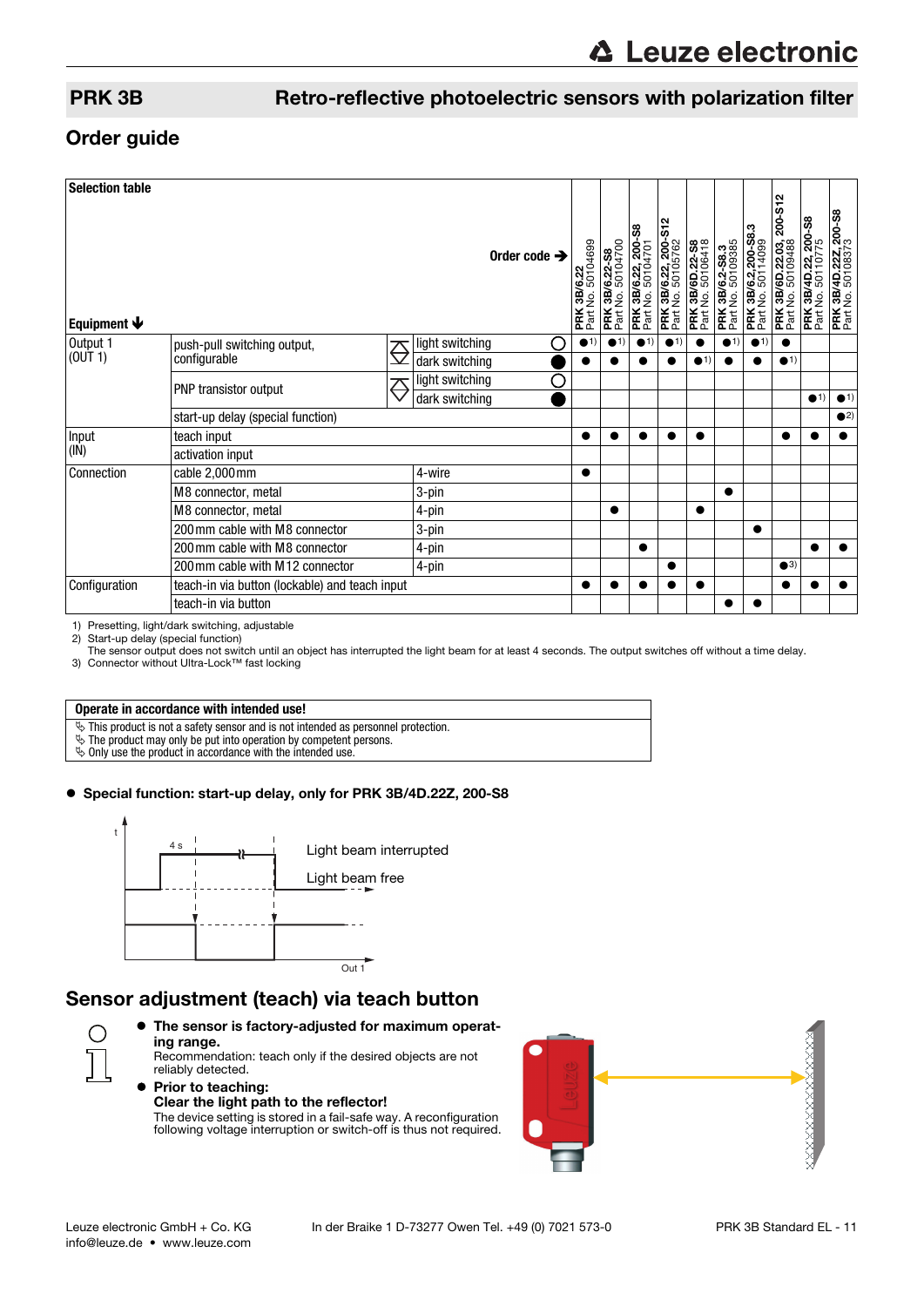# PRK 3B

#### Standard teaching for average sensor sensitivity

- Press teach button until both LEDs flash simultaneously.
- Release teach button.
- **•** Ready.



 After the standard teaching, the sensor switches when half of the light beam is covered by the object.



#### Teaching for increased sensor sensitivity

- **Press teach button until both LEDs flash** alternatingly.
- Release teach button.
- **•** Ready.

 $\bigcirc$ 

 After the teaching for increased sensor sensitivity, the sensor switches when about 18% of the light beam are covered by the object.



#### Teaching for maximum operating range (factory setting at delivery)

- Prior to teaching: Cover the light path to the reflector!
- **Procedure as for standard teaching.**

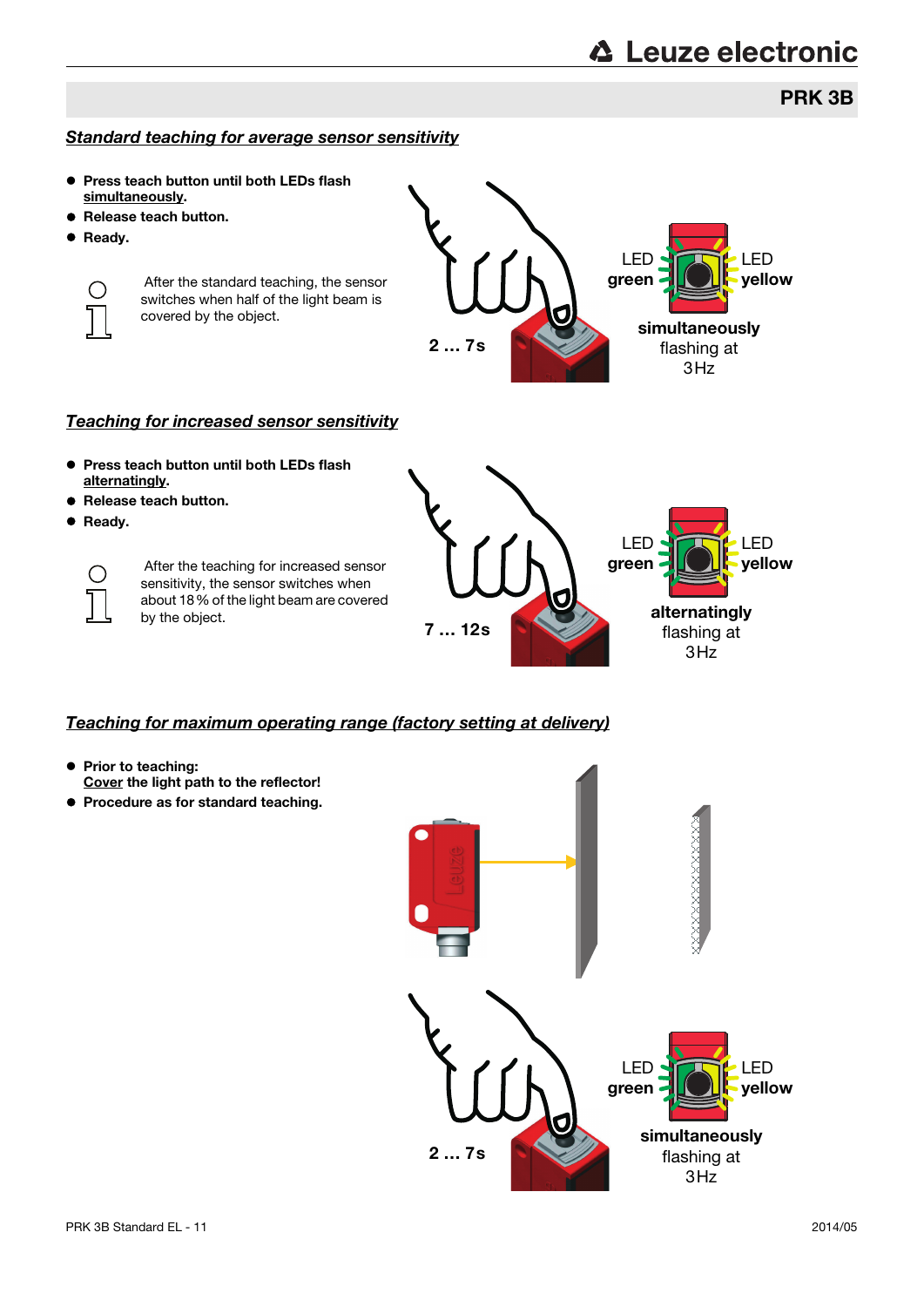# PRK 3B Retro-reflective photoelectric sensors with polarization filter

### Adjusting the switching behavior of the switching output – light/dark switching

- **Press teach button until the green LED flashes.** The yellow LED displays the current setting of the switching output:<br>  $ON = 0$  $=$  output switches on light  $OFF$  = output switches on dark
- Continue to press the teach button in order to change the switching behavior.
- Release teach button.
- **•** Ready.



# Locking the teach button via the teach input



A static high signal  $(≥ 4ms)$  at the teach input locks the teach button on the device if required, such that no manual operation is possible (e.g., protection from erroneous operation or manipulation).

If the teach input is not connected or if there is a static low signal, the button is unlocked and can be operated freely.



# Sensor adjustment (teach) via teach input

The following description applies to PNP switching logic!

 $U_{\text{Teach low}} \leq 2V$ 

 $U_{\text{Teach hich}} \geq (U_B - 2V)$ 

#### Prior to teaching: Clear the light path to the reflector!

The device setting is stored in a fail-safe way. A reconfiguration following voltage interruption or switch-off is thus not required.

#### Standard teaching for average sensor sensitivity